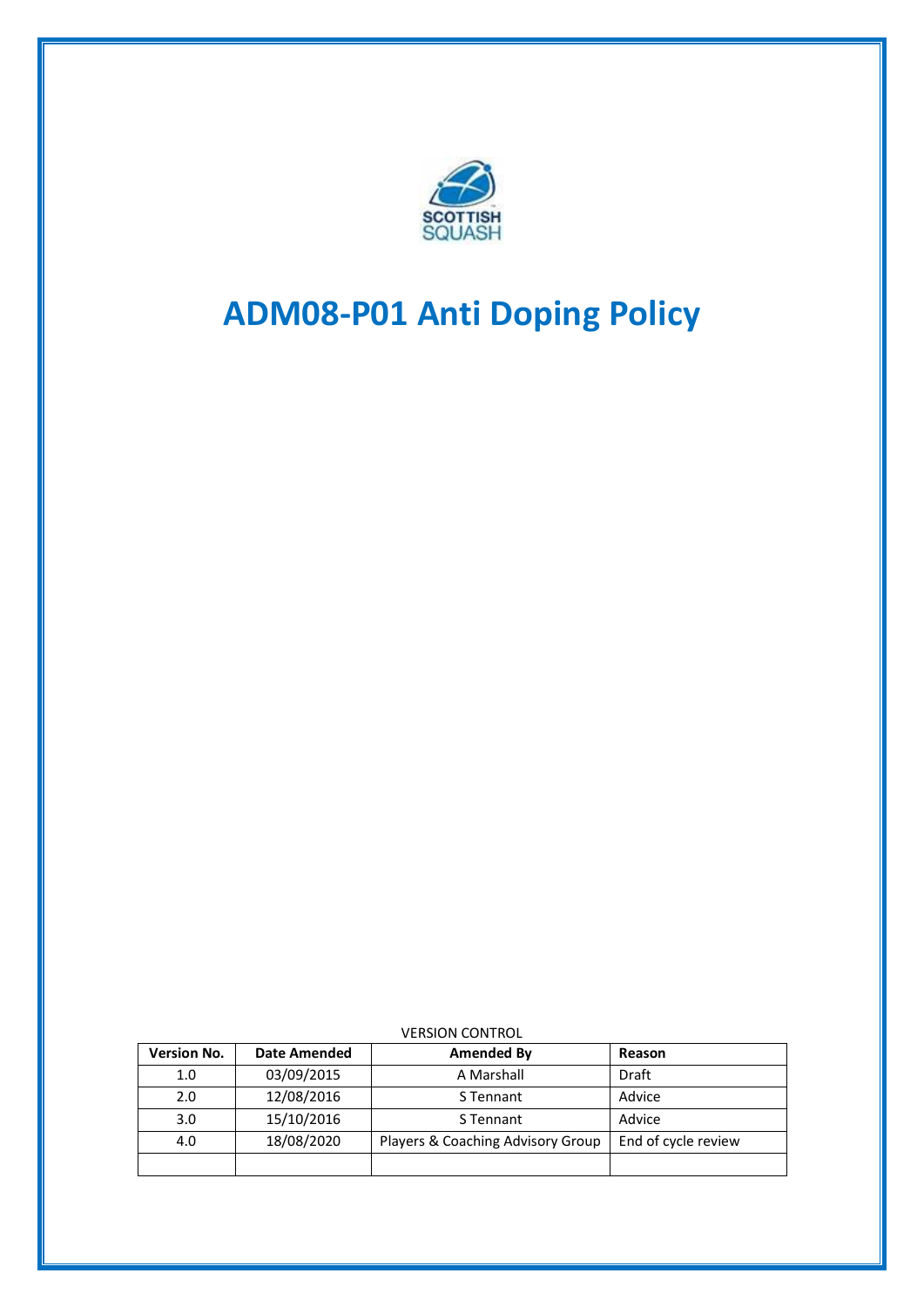## **Anti-Doping Policy for Squash and Racketball in Scotland**

### **1 Introduction**

- 1.1 Scottish Squash Limited ("SSL") is the governing body of the sport of Squash and Racketball in Scotland and is a Member Nation of the World Squash Federation ("WSF"), the World Governing Body for Squash.
- 1.2 The purpose of this Policy is to prohibit doping in order to protect the rights and health of participants and the values of fair play. SSL believe in clean sport and work in partnership with UK Anti-Doping ("UKAD") and the WSF to ensure that the integrity of the sport is protected.
- 1.3 This Policy shall apply to and bind all members of Clubs affiliated to SSL. In order to be eligible to participate or assist any participant in any event or activity organised or authorised or held under the rules of SSL, all individuals must comply with this Policy.
- 1.4 Any Rules or Regulations referred to in this Policy may be amended from time to time and it is responsibility of all individuals under the jurisdiction of SSL to ensure that they are aware of the current version.

#### **2 UK National Anti-Doping Policy & WSF Anti-Doping Rules**

- 2.1 The UK National Anti-Doping Policy mandates that each sports governing body in the United Kingdom shall adopt, bring into force and implement, as part of their rules and regulations applicable to individuals under their jurisdiction, Anti-Doping rules that are compliant with the World Anti-Doping Agency ("WADA") Code.
- 2.2 In addition, WSF is a signatory to the WADA Code and have implemented the WSF Anti-Doping Rules, which are WADA Code-compliant Anti-Doping Regulations. The WSF Anti-Doping Rules include the Doping Control Procedural Guidelines and the WADA Prohibited List (as amended from time to time).
- 2.3 By virtue of the UK National Anti-Doping Policy and being a Member Nation of the WSF, SSL is required to implement an Anti-Doping Policy for Squash and Racketball that is in conformity with the WADA Code and the WSF Anti-Doping Rules.

#### **3 Adoption of UK Anti-Doping Rules**

- 3.1 Pursuant to Article 1.1 of the UK Anti-Doping Rules and in order to satisfy the provisions of paragraphs 2.1 to 2.3 above, SSL adopts as its own the UK Anti-Doping Rules issued by UK Anti-Doping (as amended from time to time). The UK Anti-Doping Rules are available on the UKAD website [\(www.ukad.org.uk\)](http://www.ukad.org.uk/).
- 3.2 In the event that the UK Anti-Doping Rules conflict with the WSF Anti-Doping Rules, then the WSF Anti-Doping Rules shall prevail.